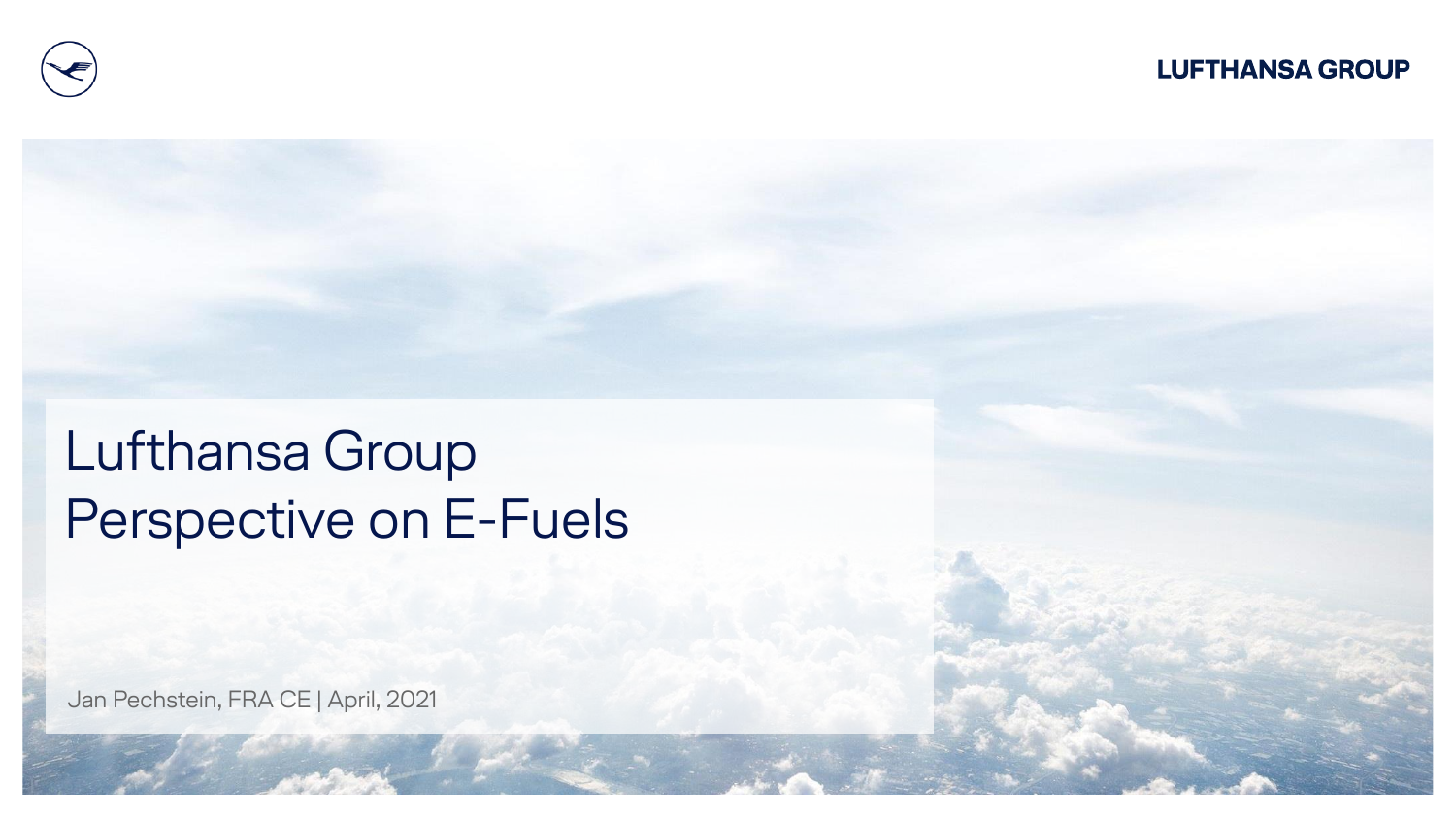# **SAF & e-fuel market trend:** Mandates mainly drive demand and supply

### **SAF demand and supply**



# **Demand**

- $FU$  mandate<sup>1</sup>
- Nat'l mandates $2$
- Voluntary airline commitments
- **·** Increasing customer interest



# **Supply**

- Accelerating capacity ramp-up
- Mainly based on vegetable oil
- Few e-fuel sites

### **Resulting hypotheses**



## **Aviation is in a transformation process**

Customers want to travel / ship in environmentally friendly manner



**E-fuels are best emission mitigation option** (besides A/C tech advancements) Environmental performance is superior to biogenic SAF



**Most promising production potential is not in Europe**

Even in ideal conditions e-fuels will remain more expensive than fossil fuel



**Market introduction and scale-up will require significant investments**

Policy support is key to accelerate the development



**Level playing field in regulation and customer involvement are key** Flying will become more expensive with increasing share of e-fuels

1) The EU submandate for RFNBO's is 0,7 % in 2030 (~ 400 kt). 2) The German mandate targets only e-fuels with 0,5 % in 2026 (~50 kt); 1 % in 2028 (~100 kt) and 2 % in 2030 (~200 kt)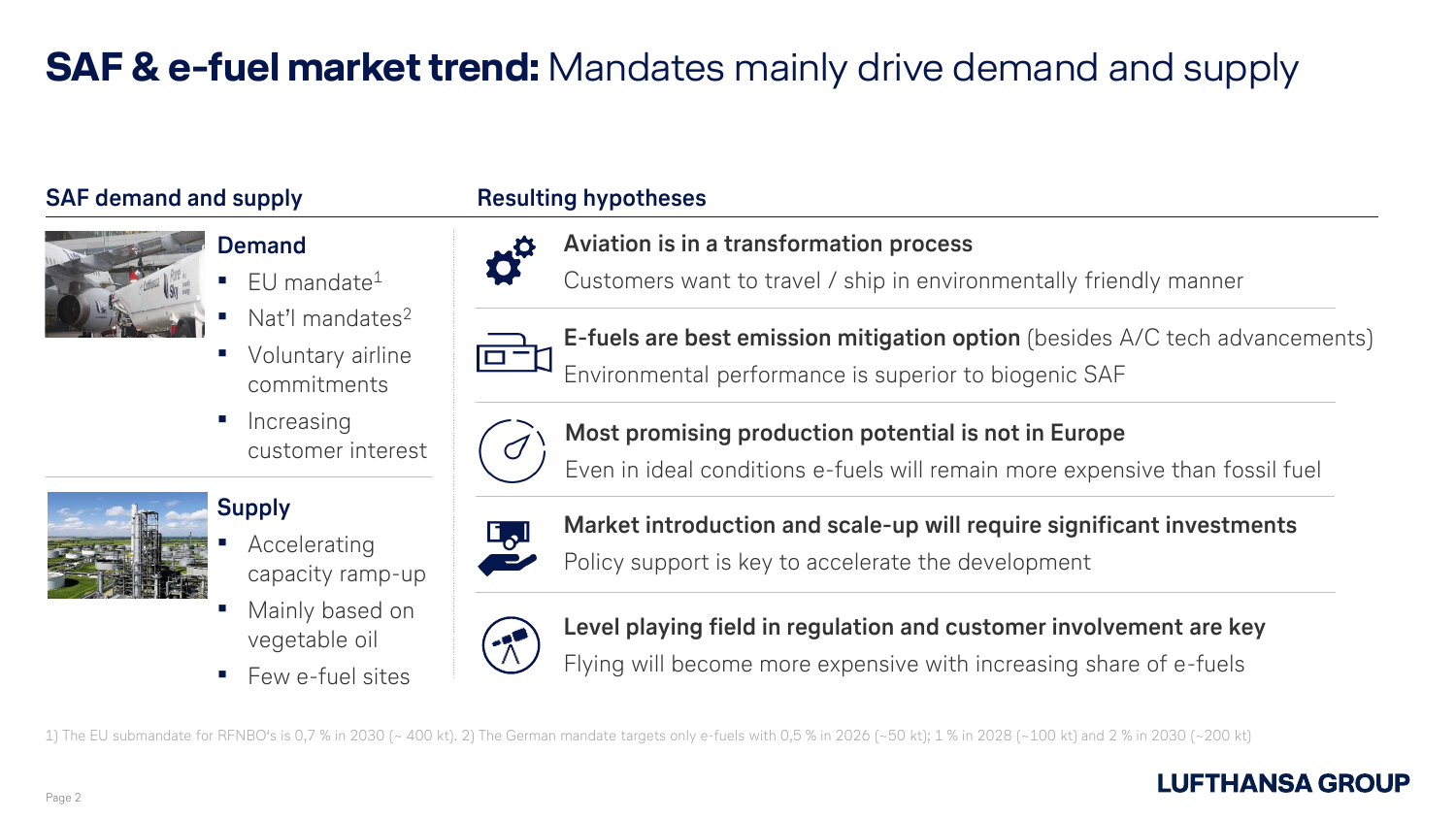# **Level playing field** will be distorted by geographically confined regulation

#### **Bangkok Frankfurt New York Dubai regulated non-regulated Frankfurt Madrid Istanbul Bangkok Frankfurt Madrid Istanbul Bangkok Regulation in the EEA** (e.g. EU-ETS) **Regulation for all flights departing the EEA** (e.g. SAF mandate) Affects feeder flights to EEA hubs Incentive to fly via non-EEA hubs Affects intercont pax departing EEA  $\blacksquare$  Incentive to tanker fuel **Incentive to fly via non-EEA hubs Affects intercont transfer pax**  Incentive to fully circumnavigate EEA **MAD -> BKK MAD -> BKK JFK -> BKK** Several European countries plan or have implemented individual mandates, inducing risk of double regulation **! Potential Solutions** 1. Regulation on ICAO level

- 2. Include non-EEA hub airports in EU regulation
- 3. Market-neutral financing mechanism (e.g. fee based on final destination of passenger)
- 4. Confine regulation to "neutral scope" (e.g. intra-EEA point to point traffic)
- 5. Carbon Border Adjustment Mechanism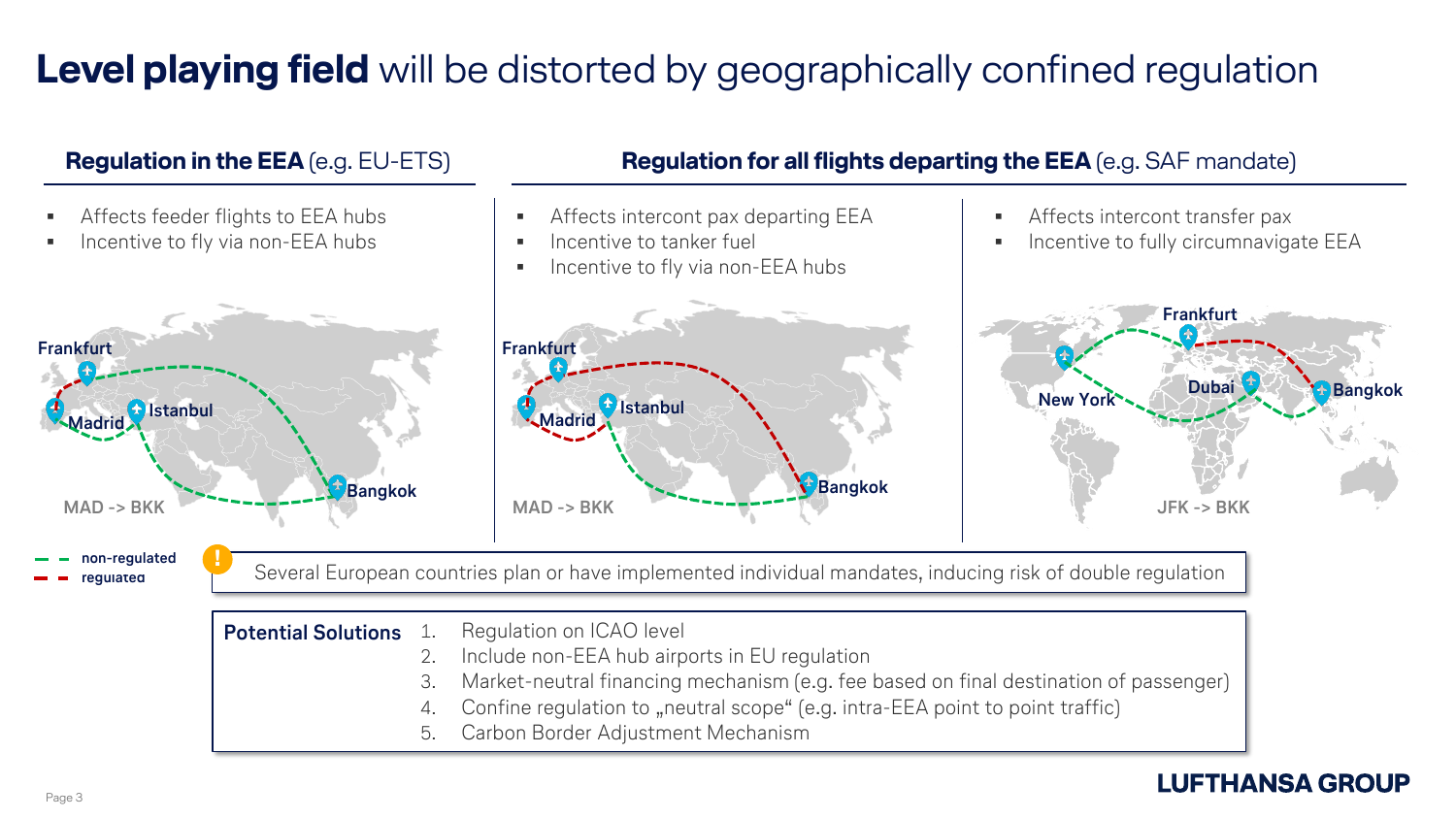# **Market ramp-up strategy** to increase number of technologies & suppliers

#### **E-fuels technology universe Unresolved issues**



| <b>Electricity</b>  | Implications of additionality? Grid connection?                                                                                                                                               |
|---------------------|-----------------------------------------------------------------------------------------------------------------------------------------------------------------------------------------------|
| <b>Water supply</b> | Sweet water availability? Desalinated sea water?                                                                                                                                              |
| Hydrogen            | Techno-economic performance? Fluctuating supply? Hydrogen storage?                                                                                                                            |
| Carbon supply       | Direct air capture vs. biogenic? Eligibility of industrial point sources?                                                                                                                     |
| <b>Synthesis</b>    | Techno-economic performance? Development potential? Partial load?                                                                                                                             |
| <b>Product</b>      | Maximize jet fuel vs. process economics? Sustainability allocation mechanism?                                                                                                                 |
| Þ<br>E              | It is essential to de-risk investments to enable market ramp-up<br>Coordinated demonstration of (different!) e-fuel technologies<br>Certainty on eligibility criteria and long-term stability |